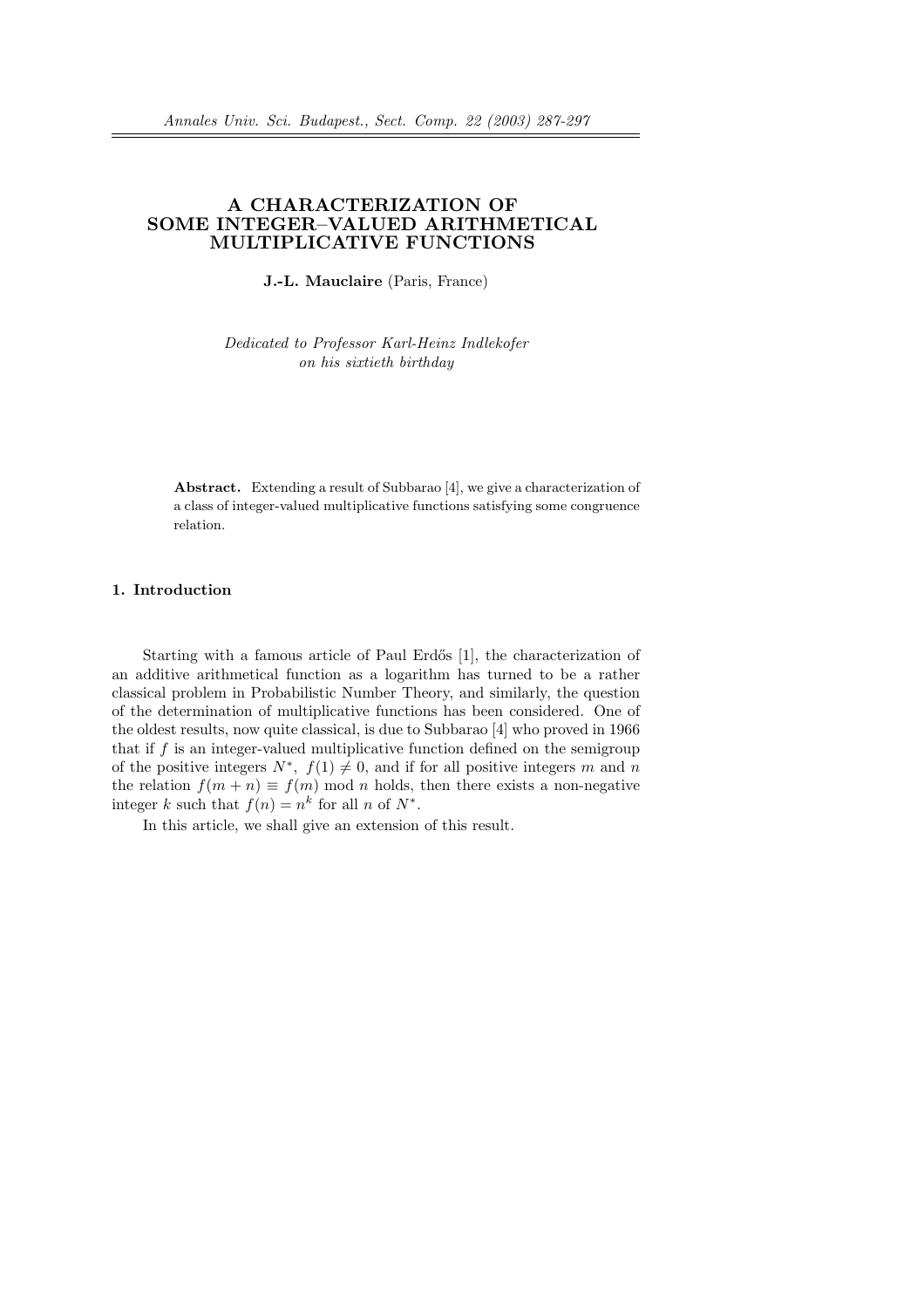## 2. Result

We have the following result:

**Theorem 1.** Let p be an odd prime number and a, b, c be elements of  $N^*$ relatively prime with p such that

i) a is a primitive root mod p, and  $p^2/a^{p-1} - 1$ , and is not a squarefuli number, i.e. there is a prime q such that  $q|a, q^2|a$ .

*ii*) *b* is a primitive root mod p, and  $p^2/a^{p-1} - 1$ .

iii)  $c \neq 1$ .

iiii) The numbers a, b, c are multiplicatively independent, which means that the relation  $a^k b^l c^m = 1, k, l, m \in \mathbb{Z}$ , implies that  $k = l = m = 0$ .

We denote by S the semigroup generated by  $a, b, c$ .

Let  $f$  be an integer-valued function defined on  $S$ , multiplicative on  $S$ , i.e. if  $n \in S$  and is written  $n = a^k b^l c^m$ , where k, l, m are non-negative integers, we have  $f(n) = f(a^k b^l c^m) = f(a^k) f(b^l) f(c^m)$ , and such that  $f(1) \neq 0$ .

Assume that there exists a sequence of positive integers  $\alpha(k)$ ,  $k \in N^*$ , such that  $\lim_{k \to +\infty} \alpha(k) = +\infty$  and that

(H) for all positive elements m and n of S, the condition  $n \equiv m \mod p^k$ implies that  $f(n) \equiv f(m) \bmod p^{\alpha(k)}$ .

Then, f is the restriction to the semigroup  $S$  of a function  $F$  defined on the set of the elements of  $N^*$  relatively prime to p and either by  $F(n) = n^r$ , or  $F(n) = \left(\frac{n}{n}\right)$  $\left(\frac{n}{p}\right)n^r$ , where r is a non-negative integer and  $\left(\frac{n}{p}\right)$  $\left(\frac{n}{p}\right)$  is the Legendre symbol mod p.

**Remark 1.** The proof will show that the number  $c$  is introduced essentially for technical reasons and, in fact, it is reasonable to do the following conjecture.

Conjecture 2. Let p an odd prime number and a and b be elements of  $N^*$  relatively prime with p satisfying conditions i) and ii) of the above theorem and

iii') the numbers a, b are multiplicatively independent, i.e. if  $a^k b^l = 1$ ,  $k, l \in \mathbb{Z}$ , then  $k = l = 0$ .

As above, we denote by  $S$  the semigroup generated by a and b, and  $f$  is an integer-valued function defined on S, multiplicative on S,  $f(1) \neq 0$ , and we assume that there exists a sequence of positive integers  $\alpha(k)$ ,  $k \in N^*$ , such that lim  $\alpha(k) = +\infty$ , and that the condition (H) is satisfied.  $k \rightarrow +\infty$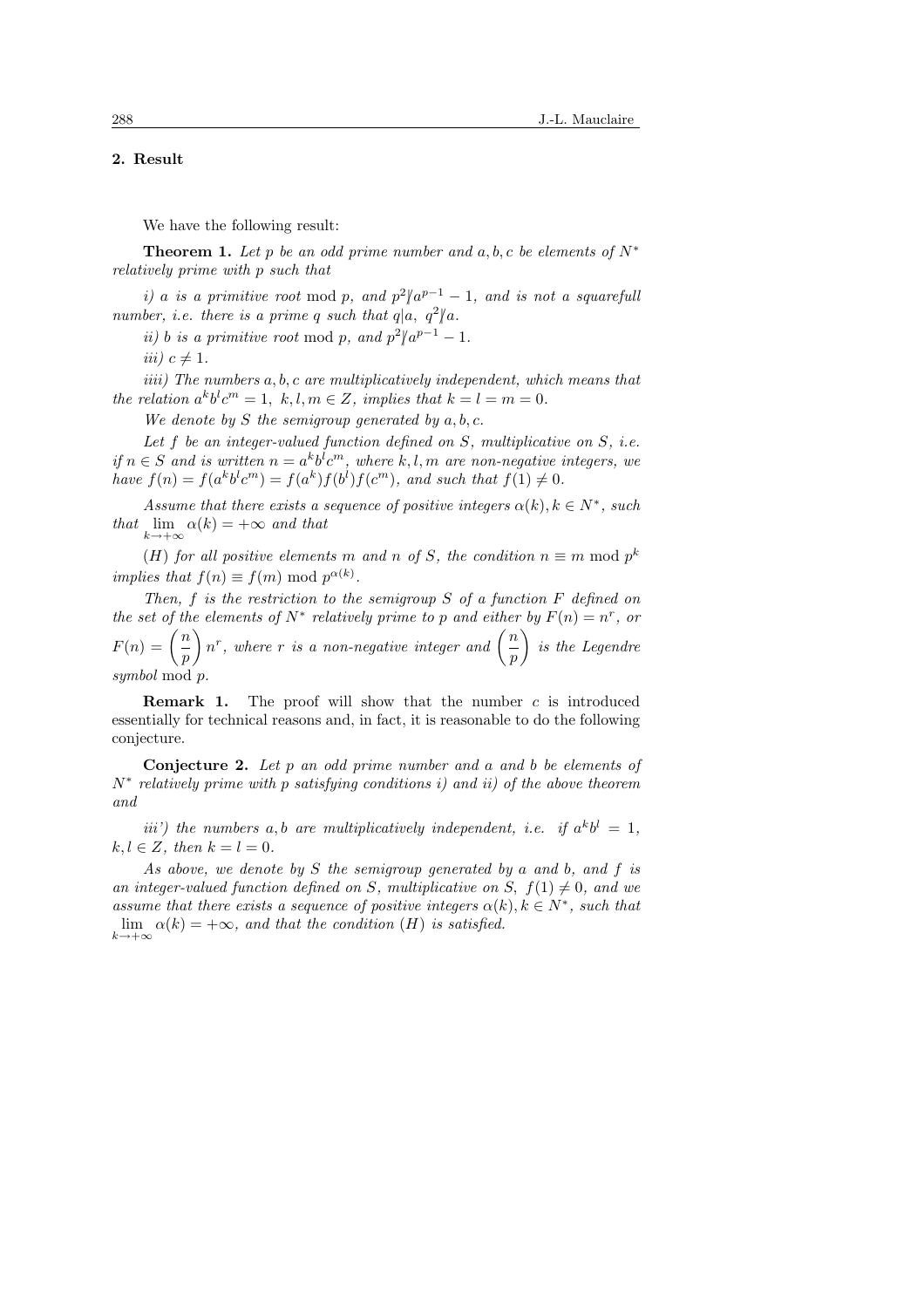Then, the same conclusion as in the above theorem still holds.

**Remark 2.** We underline the fact that the identification of  $f$  and  $F$ is valid only on the semigroup S, i.e. if  $n \in S$  and is written  $n = a^k b^l c^m$ , where  $k, l, m$  are non-negative integers, the theorem will give only the following equalities:

$$
f(n) = f(a^k b^l c^m) = f(a^k) f(b^l) f(c^m) =
$$
  
=  $F(a^k b^l c^m) = F(a^k) F(b^l) F(c^m) =$   
=  $F(a)^k F(b)^l F(c)^m = f(a)^k f(b)^l f(c)^m.$ 

Elsewhere, we have no more information concerning this identification.

Typically, if  $f(m)$  is an ordinary positive multiplicative function and it satisfies the hypothesis of the above theorem with some  $a, b, c$  and for instance,  $a = 4$ ,  $f(4) = 4$ , and  $f(2) = 4$ , the result will give that  $f(4) = F(4)$ , and so,  $|F(2)| = 2$  since  $F(4) = F(2)^2 = 4$ , but evidently not that  $|F(2)| = f(2)$  since we have  $f(2) = 4$ .

An immediate corollary of the above theorem is the following

Corollary 3. Let f be an integer-valued multiplicative function defined on the semigroup of the positive integers  $N^*$ .

Assume that  $f(1) \neq 0$  and there exists a sequence of positive integers  $\alpha(k)$ , (resp.  $\beta_k$ ),  $k \in N^*$ , such that  $\lim_{k \to +\infty} \alpha(k) = +\infty$ , (resp.  $\lim_{k \to +\infty} \beta(k) = +\infty$ ), and two different odd prime numbers p and q such that

 $(H')$  for all positive elements m and n of  $N^*$ , the condition  $n \equiv m \mod p^k$ (resp.  $n \equiv m \mod q^k$ ) implies that  $f(n) \equiv f(m) \mod p^{\alpha(k)}$  (resp.  $f(n) \equiv$  $\equiv f(m) \bmod q^{\beta(k)}$ .

Then, there exists a non-negative integer k such that  $f(n) = n^k$  for all n of  $N^*$ .

Remark 3. An immediate consequence of this corollary is the result of Subbarao presented above.

#### 3. Proofs

### 3.1. Proof of the theorem

1) Since  $f$  is integer-valued, it can be identified to a function with values in  $Z_p$ , the ring of the p-adic integers, and the hypothesis H give immediately that f is a uniformly continuous function on  $S$  for the p-adic topology, and as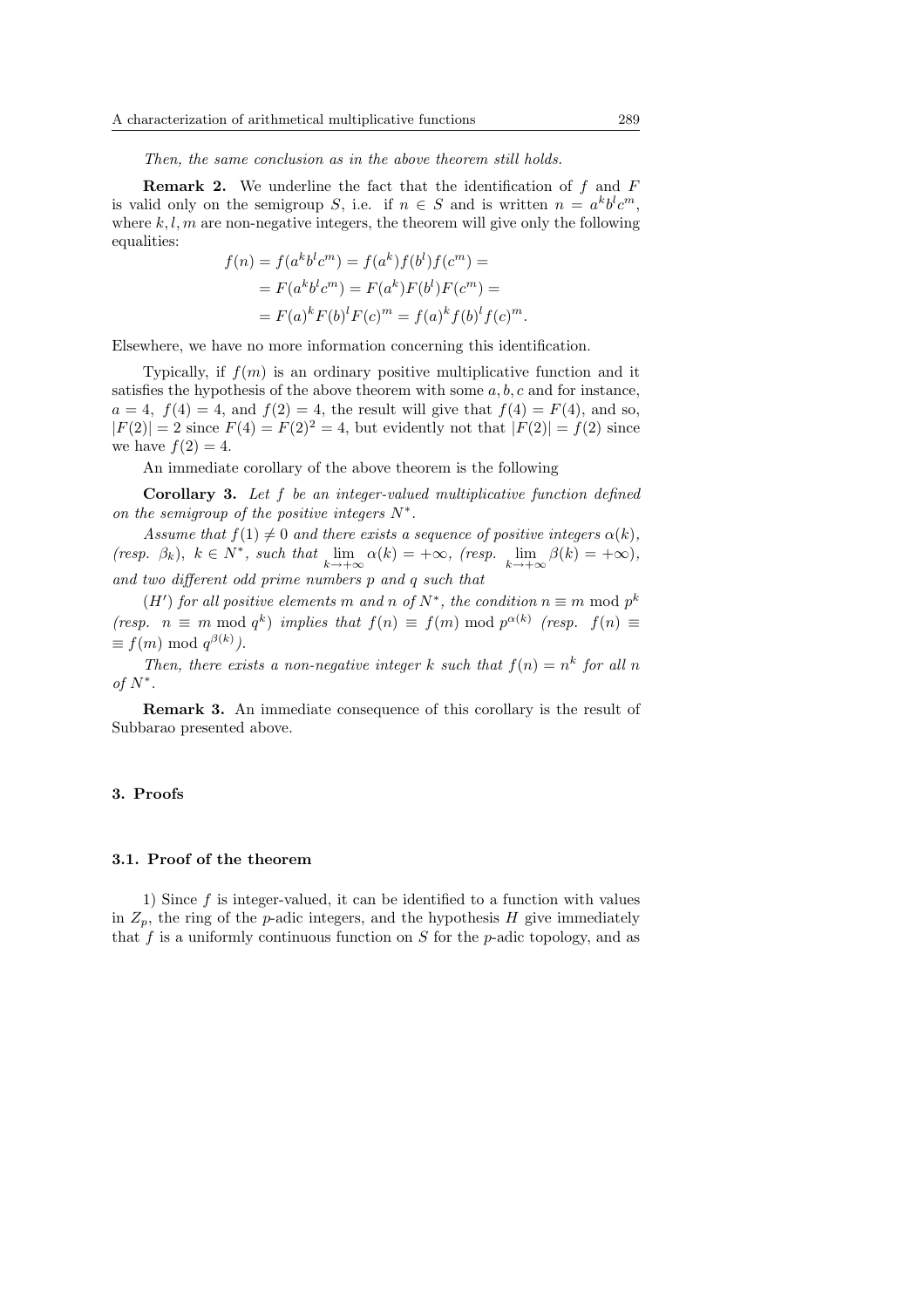a consequence, can be identified to the restriction of a continuous function F defined on  $\overline{S}$ , the *p*-adic closure of *S*, with values in  $Z_p$ .

Since a is a primitive root mod p, and  $p^2/a^{p-1} - 1$ , the sequence  $a^k$ ,  $k \in$  $\in N^*$ , is dense in  $Z_p^*$ , the multiplicative group of the *p*-adic units ([5], Ch VI, 2-e, p.107) and so, we get that  $\overline{S} = Z_p^*$ .

2) As in the case of a, since b is a primitive root mod p, and  $p^2/b^{p-1}-1$ , the sequence  $b^k$ ,  $k \in N^*$ , is dense in  $Z_p^*$ .

Let q be an element of  $Z^*$  such that  $(q, p) = 1$ , and let  $\lambda_k(q)$  (resp.  $\mu_k(q)$ ) be a sequence of positive integers such that  $\lim_{k \to +\infty} b^{\lambda_k(q)} = q$  (resp.  $\lim_{k \to +\infty} a^{\mu_k(q)} = q.$ 

It is clear that, if  $r$  is in  $N$ , by continuity of  $F$ , we have

$$
F(q^r) = F\left(\left(\lim_{k \to +\infty} b^{\lambda_k(q)}\right)^r\right) = F\left(\lim_{k \to +\infty} b^{r\lambda_k(q)}\right) =
$$

$$
= \lim_{k \to +\infty} F\left(b^{r\lambda_k(q)}\right) = \lim_{k \to +\infty} f\left(b^{r\lambda_k(q)}\right),
$$

and similarly for  $a$ , if  $s$  is in  $N$ , we have

$$
F(q^s) = F\left(\left(\lim_{k \to +\infty} a^{\mu_k(q)}\right)^s\right) = F\left(\lim_{k \to +\infty} a^{s\mu_k(q)}\right) =
$$
  
= 
$$
\lim_{k \to +\infty} F\left(a^{s\mu_k(q)}\right) = \lim_{k \to +\infty} f\left(a^{s\mu_k(q)}\right).
$$

This gives that, for any  $r$  and  $s$  in  $N$ , we have

$$
F(q^{r+s}) = F(q^r q^s) = F\left(\left(\lim_{k \to +\infty} b^{r\lambda_k(q)}\right) \times \left(\lim_{k \to +\infty} a^{s\mu_k(q)}\right)\right)
$$

since the sequences  $a^k$  and  $b^k$ ,  $k \in N^*$ , are dense in  $Z_p^*$ ,

$$
= F\left(\lim_{k \to +\infty} \left( b^{r\lambda_k(q)} \times a^{s\mu_k(q)} \right) \right) = \lim_{k \to +\infty} F\left( b^{r\lambda_k(q)} \times a^{s\mu_k(q)} \right)
$$

by continuity of  $F$ ,

$$
= \lim_{k \to +\infty} f\left(b^{r\lambda_k(q)} \times a^{s\mu_k(q)}\right)
$$

since  $f$  and  $F$  coincide on  $S$ ,

$$
= \lim_{k \to +\infty} \left( f\left( b^{r\lambda_k(q)} \right) \times f\left( a^{s\mu_k(q)} \right) \right)
$$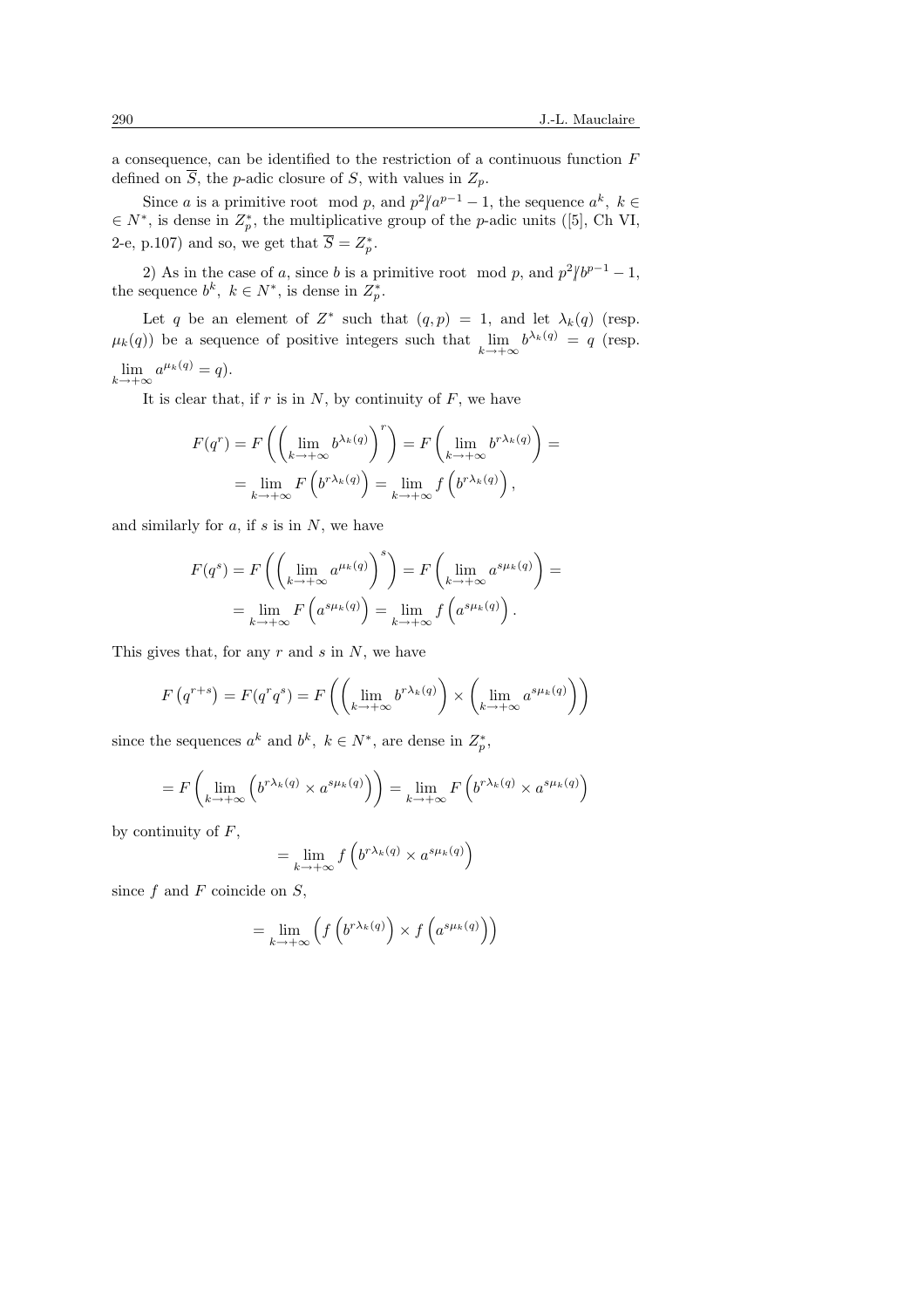since  $f$  is multiplicative on  $S$ ,

$$
= \lim_{k \to +\infty} \left( F\left( b^{r\lambda_k(q)} \right) \times F\left( a^{s\mu_k(q)} \right) \right)
$$

since  $f$  and  $F$  coincide on  $S$ ,

$$
= \lim_{k \to +\infty} \left( F\left( b^{r\lambda_k(q)} \right) \times \lim_{k \to +\infty} F\left( a^{s\mu_k(q)} \right) \right) = F(q^r) \times F(q^s)
$$

by continuity of  $F$ .

As a consequence, we get that for all q in  $Z_p^*$ , if  $\mu_k(q)$  is a sequence of positive integers such that  $\lim_{k \to +\infty} a^{\mu_k(q)} = q$ , we have, since F is continuous,

$$
F(q) = F\left(\lim_{k \to +\infty} a^{\mu_k(q)}\right) = \lim_{k \to +\infty} F\left(a^{\mu_k(q)}\right) =
$$
  
= 
$$
\lim_{k \to +\infty} f\left(a^{\mu_k(q)}\right) = \lim_{k \to +\infty} f(a)^{\mu_k(q)}.
$$

Another consequence is that if  $q \in S$  and is written  $q = a^k b^l c^m$ , where  $k, l, m$  are non-negative integers, we have

$$
f(q) = f(a^k b^l c^m) = f(a)^k f(b)^l f(c)^m,
$$

since

$$
f(q) = f(a^k b^l c^m) = f(a^k) f(b^l) f(c^m) = F(a^k b^l c^m) =
$$
  
=  $F(a^k) F(b^l) F(c^m) = F(a)^k F(b)^l F(c)^m = f(a)^k f(b^l) f(c)^m$ .

Moreover, we get also that  $F(Z_p^*) \subseteq Z_p^*$ .

For if  $q \in Z_p^*$ , we have, with the same notation as above,

$$
F(q)^{l(p-1)} = F\left(q^{l(p-1)}\right) = F\left(\lim_{k \to +\infty} a^{l(p-1)\mu_k(q)}\right) =
$$
  
= 
$$
\lim_{k \to +\infty} F\left(a^{l(p-1)\mu_k(q)}\right) = \lim_{k \to +\infty} f\left(a^{l(p-1)\mu_k(q)}\right),
$$

and if  $l$  is large enough,  $f$ ¡  $a^{l(p-1)}$   $\in$  1 +  $pZ_p$ . So, F is a continuous representation of  $Z_p^*$  into  $Z_p^*$ .

3) Now, we define three numbers  $A, B, C$ , by  $A = a^{p-1}$ ,  $B = b^{p-1}$ ,  $C =$  $= c^{p-1}.$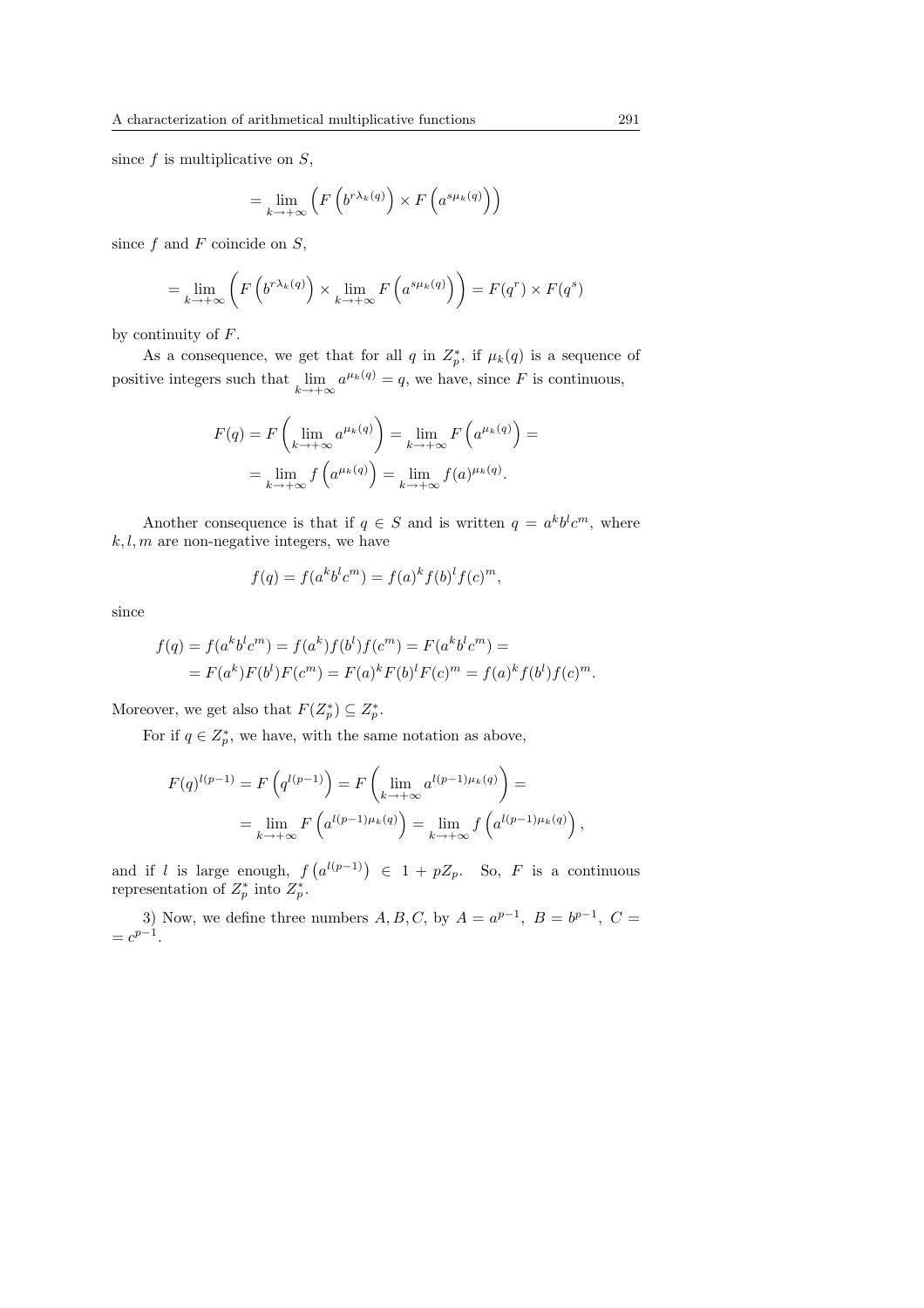We remark that  $A \in 1 + pZ_p$ , but  $A \notin 1 + p^2Z_p$ , and so, denoting by log the p-adic logarithm,  $\log A$  is in  $pZ_p^*$ , and since  $\log B \in pZ_p$  and  $\log C \in pZ_p$ ,  $\log B/\log A$  and  $\log C/\log A$  are both in  $Z_p$ . As a consequence, we have, in  $Z_p$ ,

$$
A = \exp(\log A),
$$
  
\n
$$
B = \exp((\log A)(\log B/\log A)),
$$
  
\n
$$
C = \exp((\log A)(\log C/\log A)).
$$

Now, since  $F(A) = f$ ¡  $a^{p-1}$  $=f(a)^{p-1}$  and  $f(a)$  is in  $Z_p^*$ , we know that  $F(A)$  is in  $1 + pZ_n$ . As a consequence, we can write  $F(A)$  in the form  $F(A)$  $= \exp(\log(F(A)))$ . Moreover, since we have  $B = \exp((\log A)(\log B/\log A))$ , by continuity of  $F$ , we have

$$
F(B) = F(\exp((\log A)(\log B/\log A))) = F\left((\exp(\log A))^{(\log B/\log A)}\right) =
$$
  
= 
$$
F(\exp(\log A))^{(\log B/\log A)} = F(A)^{(\log B/\log A)} =
$$
  
= 
$$
f(A)^{(\log B/\log A)} = \exp(\log(f(A)) \times (\log B/\log A)),
$$

and similarly,

$$
f(C) = \exp(\log(f(A)) \times (\log C/\log A)).
$$

Consider now  $\Sigma$ , the Z-module generated by the three p-adic integers 1,  $\log B/\log A$ ,  $\log C/\log A$ .  $\Sigma$  is a group of rank 3 on Z, for if there exist k, l, m in Z such that  $k + l(\log B/\log A) + m(\log C/\log A) = 0$ , this means that  $k \log A + l \log B + m \log C = 0$ , and since A, B, C are multiplicatively independent, we have  $k = l = m = 0$ . Now, we remark that for all  $\sigma \in \Sigma$ .  $\exp(\sigma \log A)$  and  $\exp(\sigma \log f(A))$  exist and take only rational values. We recall now the p-adic version given by Serre [3] of the well-known "six exponentials theorem" of Lang [2]:

**Theorem 4.** Let A be a free subgroup of  $Q_p$  of finite rank  $a \geq 3$  on Z,  $b_1$ and  $b_2 \in Q_p$ ,  $b_1, b_2 \neq 0$ . Assume that for all  $z \in A$ ,  $\exp b_1z$  and  $\exp b_2z$  are algebraic on Q. Then,  $b_1$  and  $b_2$  are dependent on Q, i.e.  $b_1/b_2 \in Q$ .

Remark 4. It is in order to mention now that the our conjecture is in fact essentially the well-known "four exponentials conjecture", which can be formulated like that:

**Conjecture 5.** Let A be a free subgroup of  $Q_p$  of finite rank  $a \geq 2$  on Z,  $b_1$  and  $b_2 \in Q_p$ ,  $b_1, b_2 \neq 0$ . Assume that for all  $z \in A$ ,  $\exp b_1z$  and  $\exp b_2z$ are algebraic on Q. Then,  $b_1$  and  $b_2$  are dependent on Q, i.e.  $b_1/b_2 \in Q$ .

We check now that this allows to assert that  $log A$  and  $log f(A)$  are rationally dependent, i.e. there exist integers r and s such that  $r \log A = s \log f(A)$ .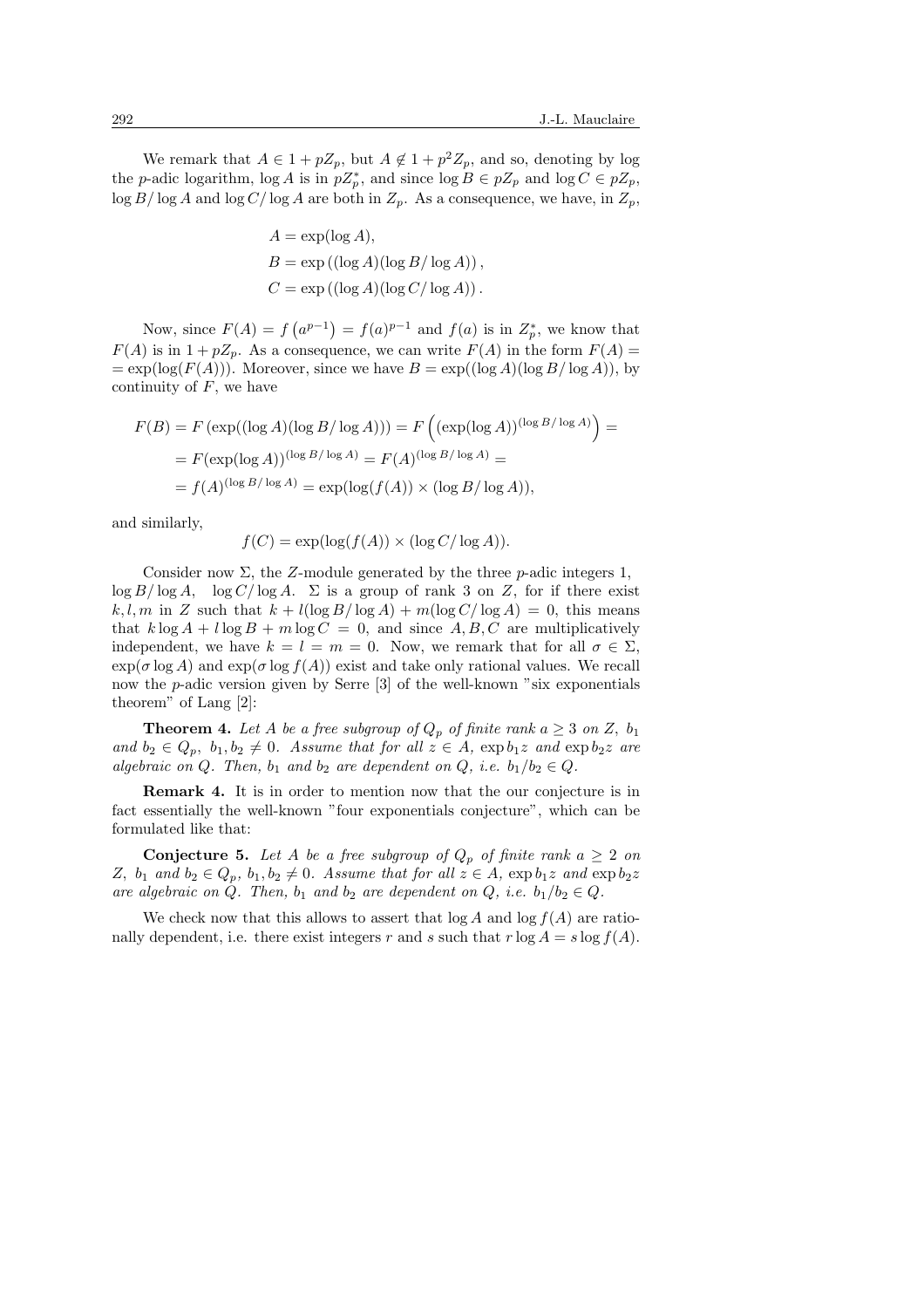First,  $\Sigma$  is a subgroup of  $Q_p$  since it is generated as a Z-module by 1,  $\log B/\log A$ ,  $\log C/\log A$ , which are elements of  $Z_p$ , and  $\Sigma$  is a free group of rank 3 on Z.

Second, for all  $\sigma \in \Sigma$ ,  $\exp(\sigma \log A)$  and  $\exp(\sigma \log f(A))$  are algebraic on Q since they take only rational values.

So, the "six exponentials theorem" gives that  $log A$  and  $log f(A)$  are rationally dependent, i.e. there exist integers r and s such that  $r \log A = s \log f(A)$ .

This means exactly that  $A^r = f(A)^s$ , i.e.  $a^{(p-1)\cdot r} = f(a)^{(p-1)\cdot s}$ .

We shall drop the trivial case when  $r$  and  $s$  are equal to 0.

If  $rs \neq 0$ , since a and  $f(a)$  are integers, we get that  $a^r = |f(a)|^s$ , which gives us that  $r$  and  $s$  are positive integers.

Now, since a is not squarefull, there exists a prime q such that  $q||a$ , and so,  $q^r \| |f(a)|^s$ . This gives us that if  $q^l \| |f(a)|$ , then  $r = ls$ , and so, s divides r and we have  $a^k = |f(a)|$  for some k in  $N^*$ .

4) Now, let u be any prime number different of p. We chose a non-negative integer r such that  $u.a^r \equiv 1 \mod p$ .  $u.a^r$  will be denoted by U.

We remark that since U is in  $1 + pZ_n$ , we can write  $\log U$  as

$$
\log U = (\log A)(\log U/\log A).
$$

This gives us that

$$
F(U) = F(\exp((\log A).(\log U/\log A)))
$$

and by continuity of  $F$ , this can be written as

$$
F(U) = (F(\exp \log A))^{(\log U/\log A)}.
$$

Since  $F(A) = A^k$  and A is a generator of  $1 + pZ_p$ , we get that

$$
(F(\exp\log A)) = F(A) = \exp\log A^k = \exp(k\log A),
$$

and so, we obtain that

$$
F(U) = (F(\exp \log A))^{(\log U/\log A)} =
$$

 $= (\exp k \log A)^{(\log U/\log A)} = \exp k \log U = U^k.$ 

So, this means that

$$
F(u.a^r) = (u.a^r)^k.
$$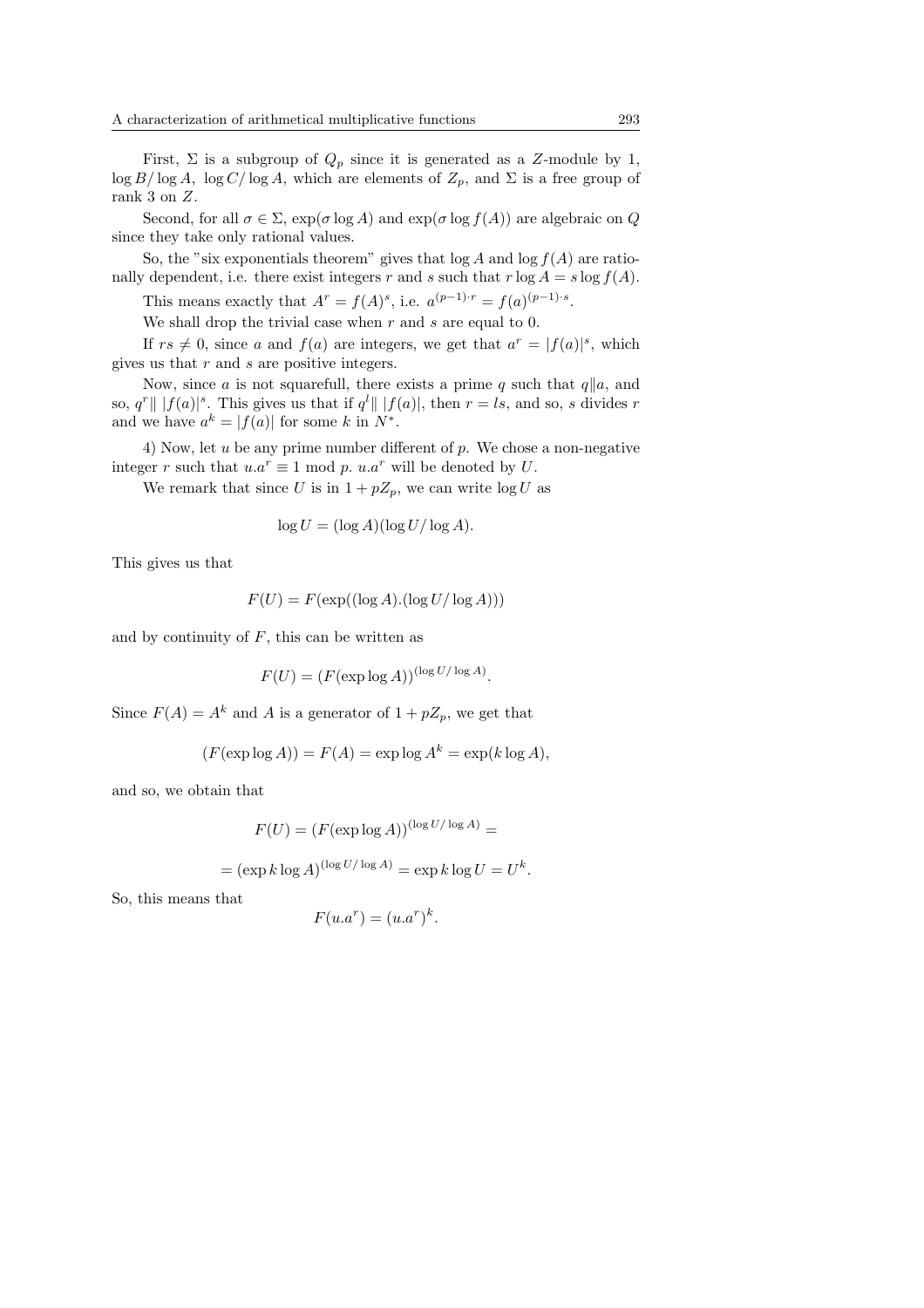But we know that

$$
F(u.a^r) = F(u)F(a^r),
$$

and that

$$
F(a^r) = f(a^r),
$$

since  $a$  is in  $S$ .

Now, since  $f(a^r)$  is an integer and

$$
f(a^r) = f(a)^r
$$

using the fact that

$$
|f(a)| = a^k,
$$

we get that

$$
(u.ar)k = F(u.ar) = F(u)F(ar) = F(u)f(ar) =
$$
  
= F(u)|f(a)|<sup>r</sup>(f(a)/|f(a)|)<sup>r</sup> = F(u)a<sup>rk</sup>(f(a)/|f(a)|)<sup>r</sup>,

and this gives us that

$$
(u.ar)k = F(u)ark(f(a)/|f(a)|)r,
$$

and so

$$
a^{rk}(u^k - F(u)(f(a)/|f(a)|)^r) = 0,
$$

and since  $Z_p$  has no divisors of zero, this implies that

$$
u^k = F(u)(f(a)/|f(a)|)^r.
$$

Now, the fact that  $(f(a)/|f(a)|)^r$  takes the values 1 or -1 gives us that  $F(u)$  is an integer and moreover,  $|F(u)| = u^k$ , the constant k being independent of u.

A consequence is that for all  $n$  in  $N^*$  relatively prime with  $p$ ,

$$
|F(n)| = n^k.
$$

5) We remark that since for all n in  $N^*$  relatively prime with  $p, |F(n)| =$  $=n^k$ , the function  $\chi(n)$  defined by  $\chi(n) = F(n)/|F(n)|$  exists, is completely multiplicative on the set of the n such that  $(n, p) = 1$ , and takes only the values 1 or −1. Now, since F is uniformly continuous on  $Z_p^*$ , by density in  $Z_p^*$  of the n in  $N^*$  relatively prime with p, there exists an l such that if  $m \equiv n \mod p^l$ , then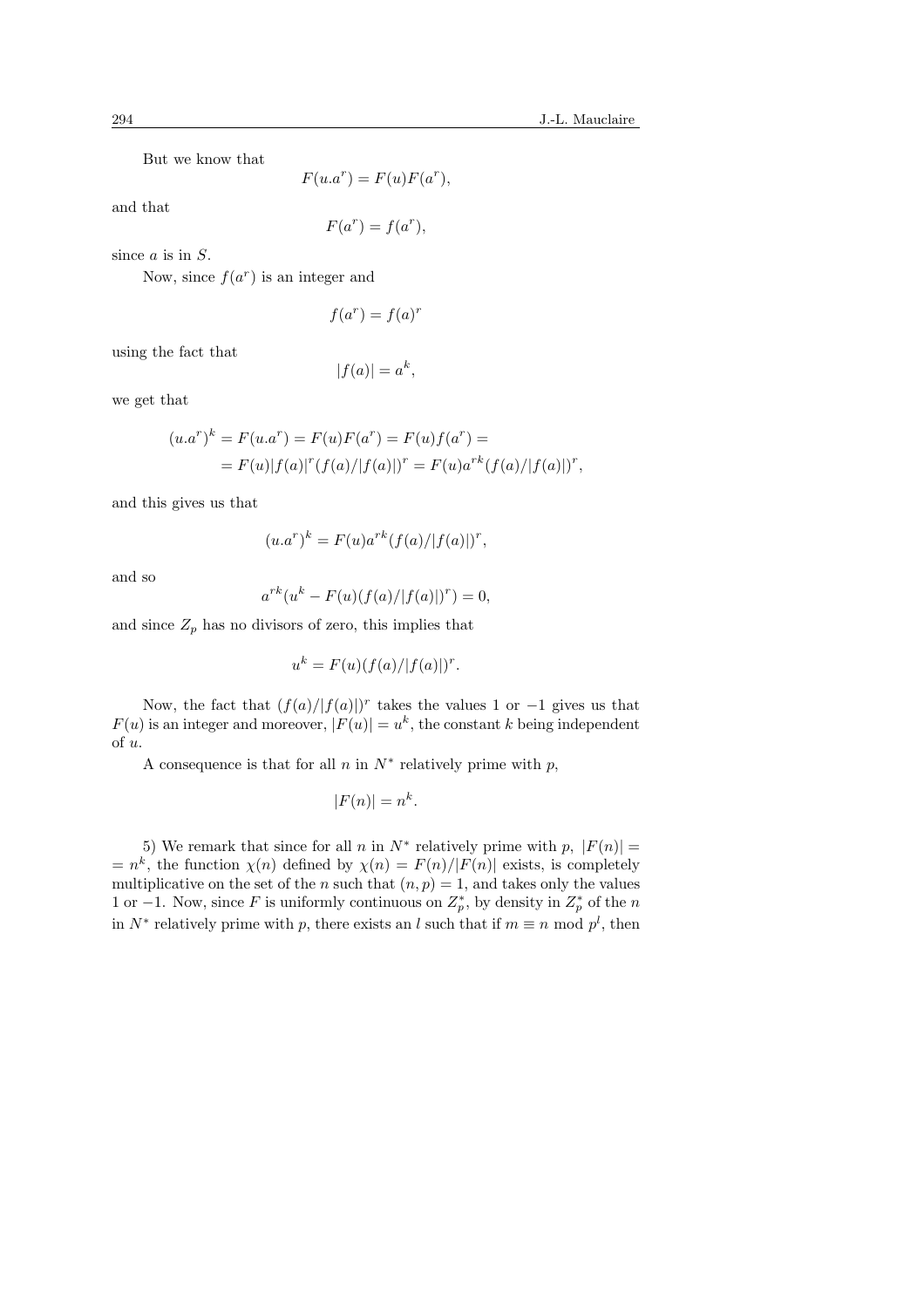$F(m) - F(n)$  belongs to  $pZ_p$ . This means that  $(\chi(m)|F(m)| - \chi(n)|F(n)|) \in$  $\in pZ_p$ , and we deduce that since

$$
\chi(m)|F(m)| - \chi(n)|F(n)| =
$$
  
=  $(\chi(m)(|F(m)| - |F(n)|) - (\chi(n) - \chi(m))|F(n)|) \in pZ_p$ 

and  $(|F(m)| - |F(n)|) = m^k - n^k \in pZ_p$ , then  $(\chi(n) - \chi(m)) |F(n)| \in pZ_p$ , i.e.  $(\chi(n) - \chi(m))n^k \in p\mathbb{Z}_p$ , which implies that  $\chi(n) = \chi(m)$  because  $(n, p) = 1$ and  $\chi(n) = \pm 1$ . This allows to assert that there exists some r in N such that the equality  $\chi(n) = \chi(n + p^r)$  holds for all integers n such that  $(n, p) = 1$ .

Now, let *n* be any positive integer,  $(n, p) = 1, 1 \le n \le p^r - 1$ . Viewed as a p-adic integer, n can be written in a unique way as  $n = a(1 + pu)$ , where a is a  $(p-1)$ -root of the unity, and u is in  $Z_p$ . Since  $\chi(n) = \pm 1$  and p is odd, we have  $\chi(n)^{p^{r-1}} = \chi(n)$ . This can be written as

$$
\chi(n) = \chi(n)^{p^{r-1}} = \chi(a(1+pu))^{p^{r-1}} = \chi(a^{p^{r-1}}(1+pu)^{p^{r-1}}) =
$$
  
= 
$$
\chi(a^{p^{r-1}}).\chi((1+pu)^{p^{r-1}}) = \chi(a),
$$

since  $a^{p^{r-1}} = a$  and  $(1 + pu)^{p^{r-1}} \equiv 1 \mod p^r$ .

Hence we get that  $\chi(n) = \chi(n \mod p)$ , i.e.  $\chi$  is a character mod p.

If  $\chi$  is not identically equal to 1, denoting by  $\binom{n}{k}$  $\left(\frac{n}{p}\right)$  the Legendre symbol, we have  $\mathbf{r}$ 

$$
\chi(n) = 1
$$
 if  $\left(\frac{n}{p}\right) = 1$ ,

since  $\left(\frac{n}{2}\right)$ p  $\mathbf{r}$  $= 1$  means that  $n \equiv x^2 \mod p$  for some x and so,  $\chi(n) = \chi(x^2)$  $=\chi(x)^2=1.$ 

Now, since  $\chi$  is a real character, we have

$$
\sum_{1 \le m \le p-1} \chi(n) = 0 =
$$
\n
$$
= \sum_{1 \le m \le p-1, \ (\frac{n}{p})=1} \chi(n) + \sum_{1 \le m \le p-1, \ (\frac{n}{p})=-1} \chi(n) =
$$
\n
$$
= (p-1)/2 + \sum_{1 \le m \le p-1, \ (\frac{n}{p})=-1} \chi(n),
$$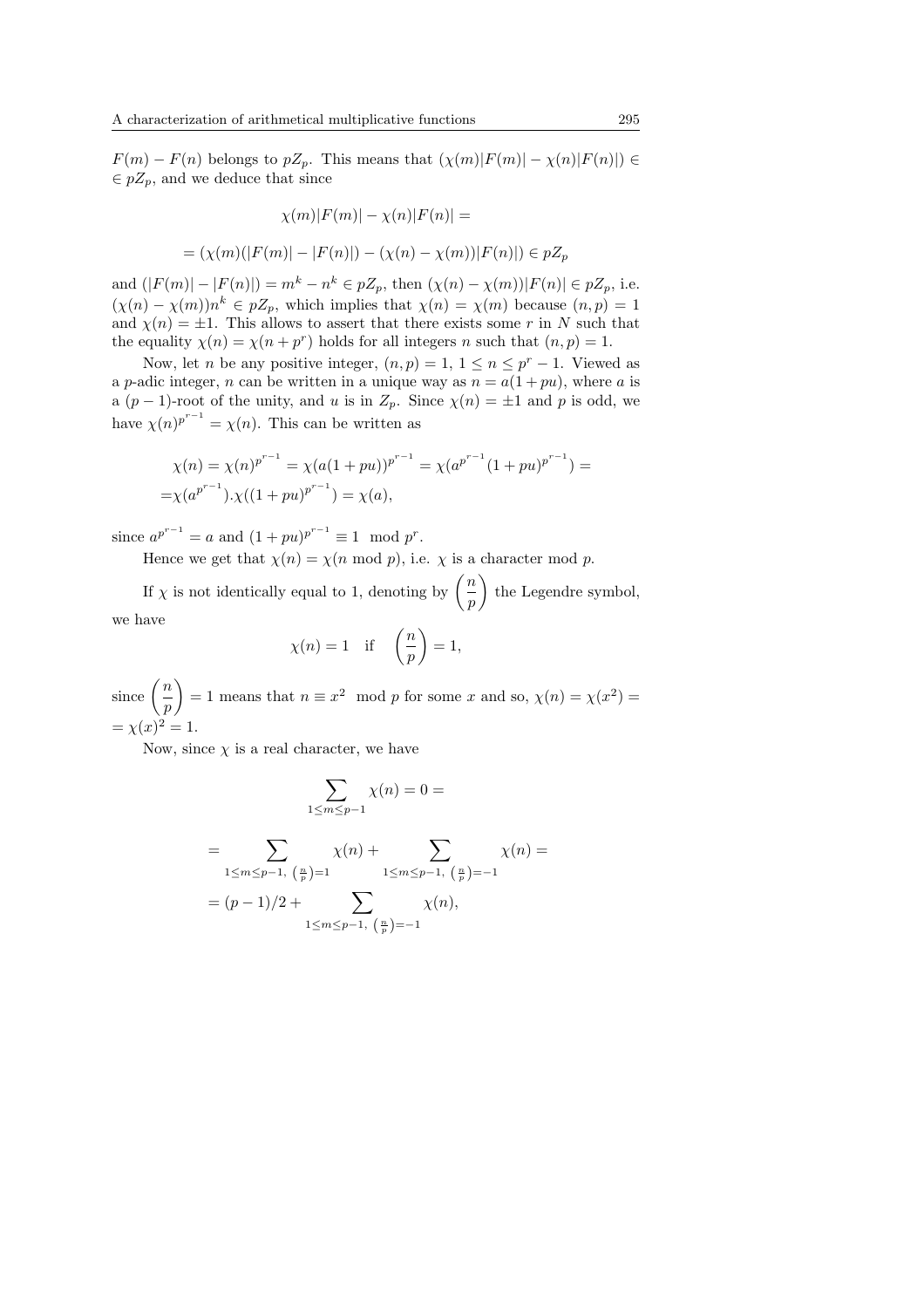for there are  $(p-1)/2$  quadratic residues mod p and so, we get that

$$
\sum_{1 \le m \le p-1, \ (\frac{n}{p})=-1} \chi(n) = -(p-1)/2,
$$

which implies that

$$
\chi(n) = -1
$$
 if  $\left(\frac{n}{p}\right) = -1$ ,

for there are  $(p-1)/2$  non-quadratic residues mod p, and this gives us that

$$
\chi(n)=\left(\frac{n}{p}\right).
$$

#### 3.2. Proof of the corollary

First, we apply the theorem to get that on the set of the elements of  $N^*$ r irst, we apply the theorem to get that on the set of the  $\epsilon$ <br>relatively prime to p, we have either  $f(n) = n^k$  or  $f(n) = \left(\frac{n}{n}\right)$  $\left(\frac{n}{p}\right)n^k$ , where k is a non-negative integer. Similarly, the theorem gives that on the set of the elements of  $N^*$  relatively prime to q, we have either  $f(n) = n^{k'}$  or  $f(n) = \binom{k}{k}$  $=\left(\frac{n}{2}\right)$  $\left(\frac{h}{q}\right)n^{k'}$ , where k' is also non-negative integer.

Clearly, this implies that  $k = k'$  since we have  $|f(n)| = n^k = n^{k'}$  for all  $n \in N^*$  such that  $(n, pq) = 1$ .

Now, on the same set of the  $n \in N^*$  such that  $(n, pq) = 1$ , we must have  $f(n)/n^k = 1$  or  $\left(\frac{n}{n}\right)$ p  $\int$ , or  $\left(\frac{n}{2}\right)$ q  $\mathbb{C}^{\mathbb{Z}}$ . It is clear that neither the equality  $\sqrt{n}$ p  $\mathbf{r}$ =  $\sqrt{n}$ q  $\Big)$ , nor  $\Big(\frac{n}{2}\Big)$ p  $\binom{p}{p}$ <br>= 1 or  $\binom{n}{p}$ q  $\mathcal{L}$  $= 1$ , can hold on the whole set of the n such that  $(n, pq) = 1$ , and so,  $f(n)/n^k = 1$  for all n in  $N^*$ .

#### References

[1] **Erdős P.**, On the distribution function of additive arithmetical functions, Annals of Math., 46 (1945), 1-20.